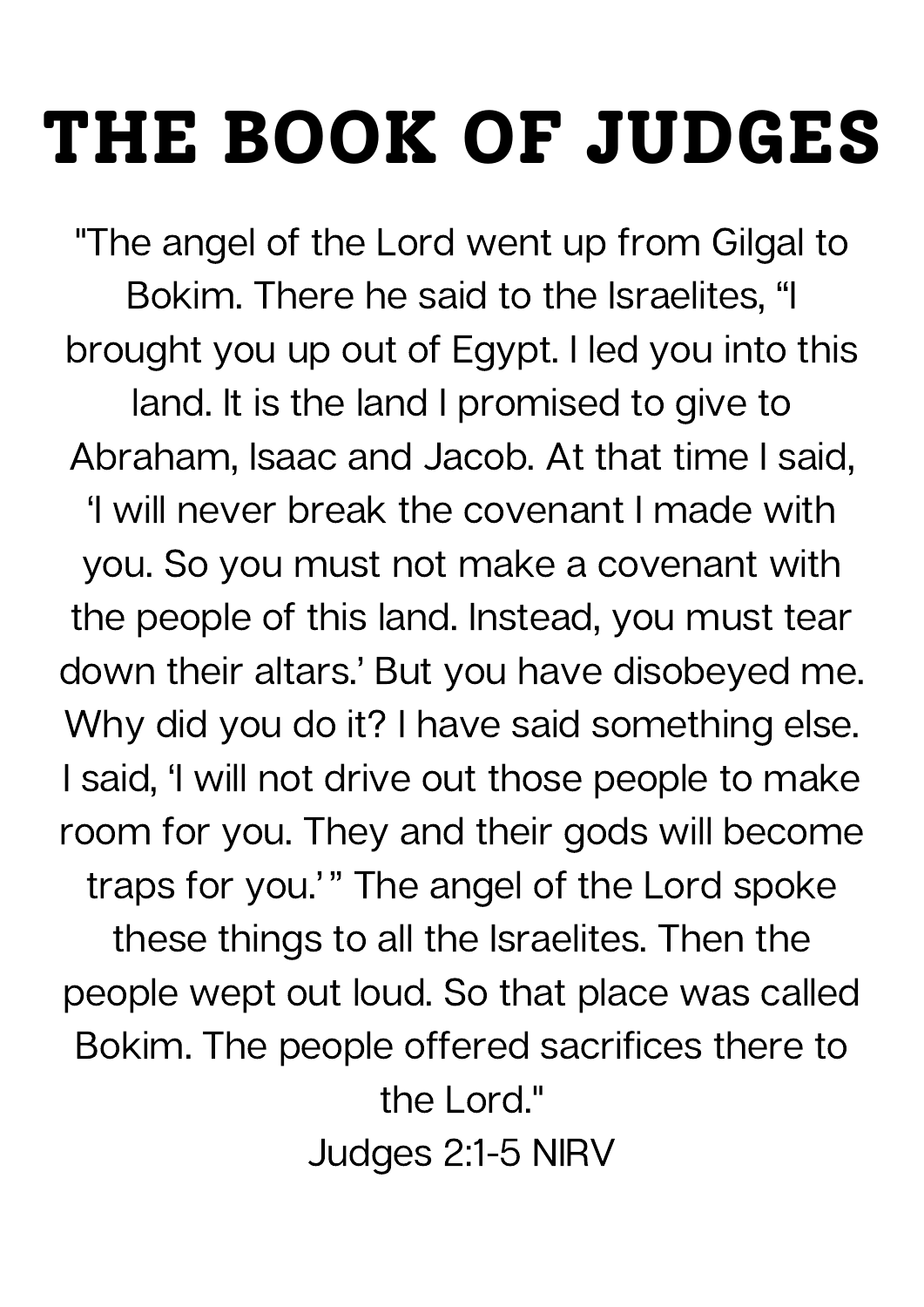"In those days Israel didn't have a king. The people did anything they thought was right." Judges 21:25 NIRV

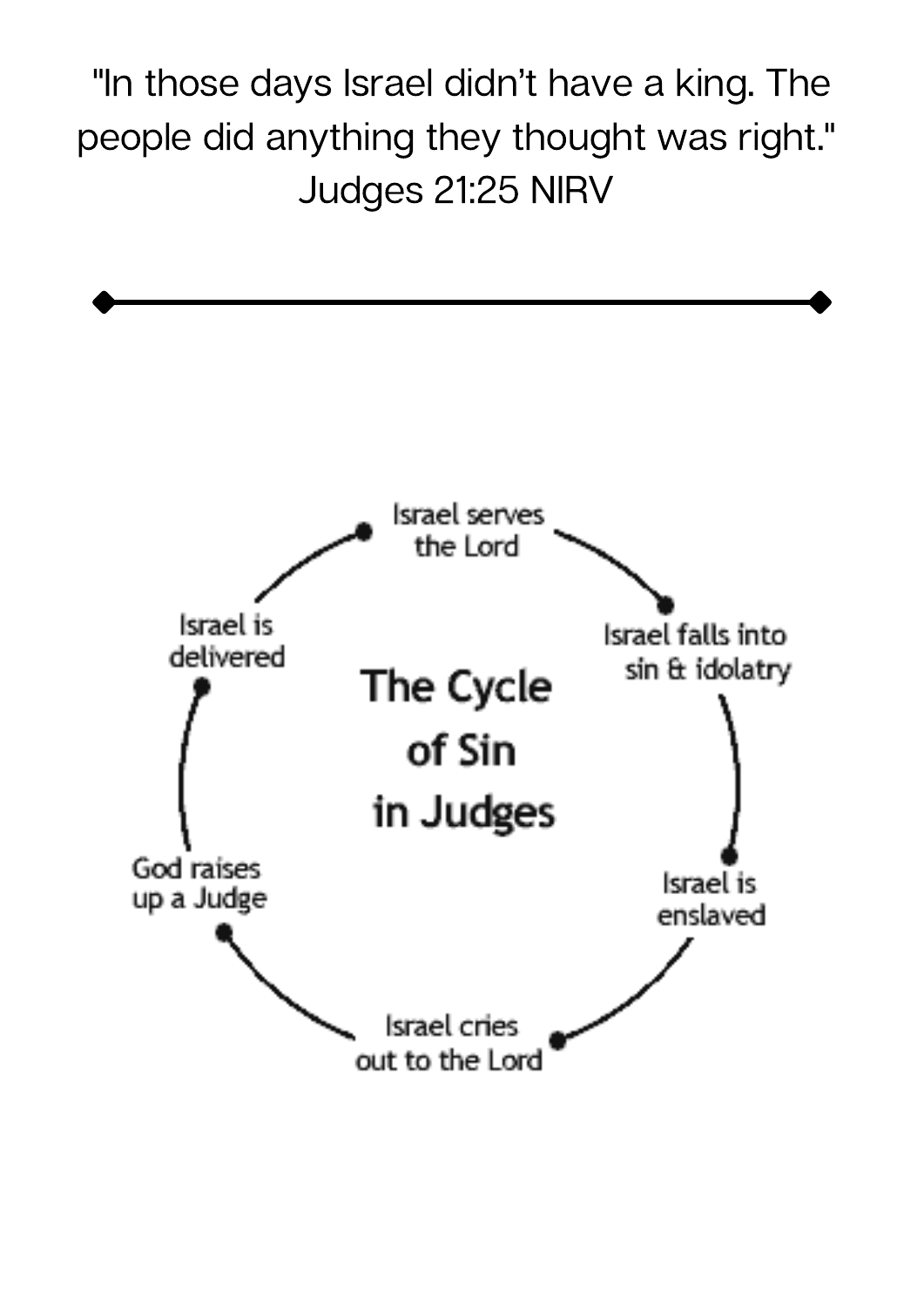



1. Why was the angel of the Lord angry at the Israelites? Was he right to be angry?

2. How did the Israelites respond?

3. Explain the cycle of the book of Judges in your own words.